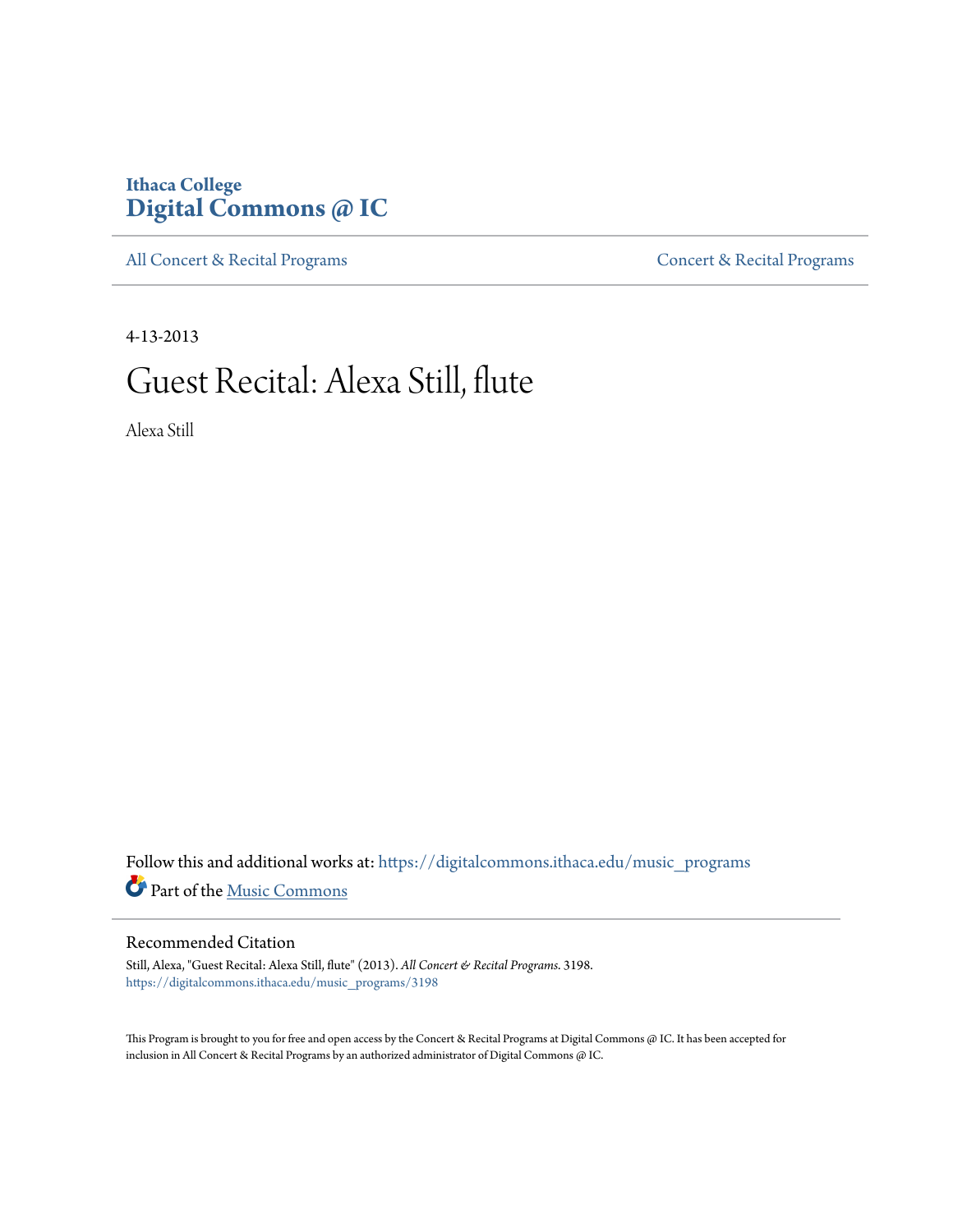# **Guest Recital:** Alexa Still, flute

Mimi Solomon, piano

Hockett Family Recital Hall Saturday April 13th, 2013 7:00 pm



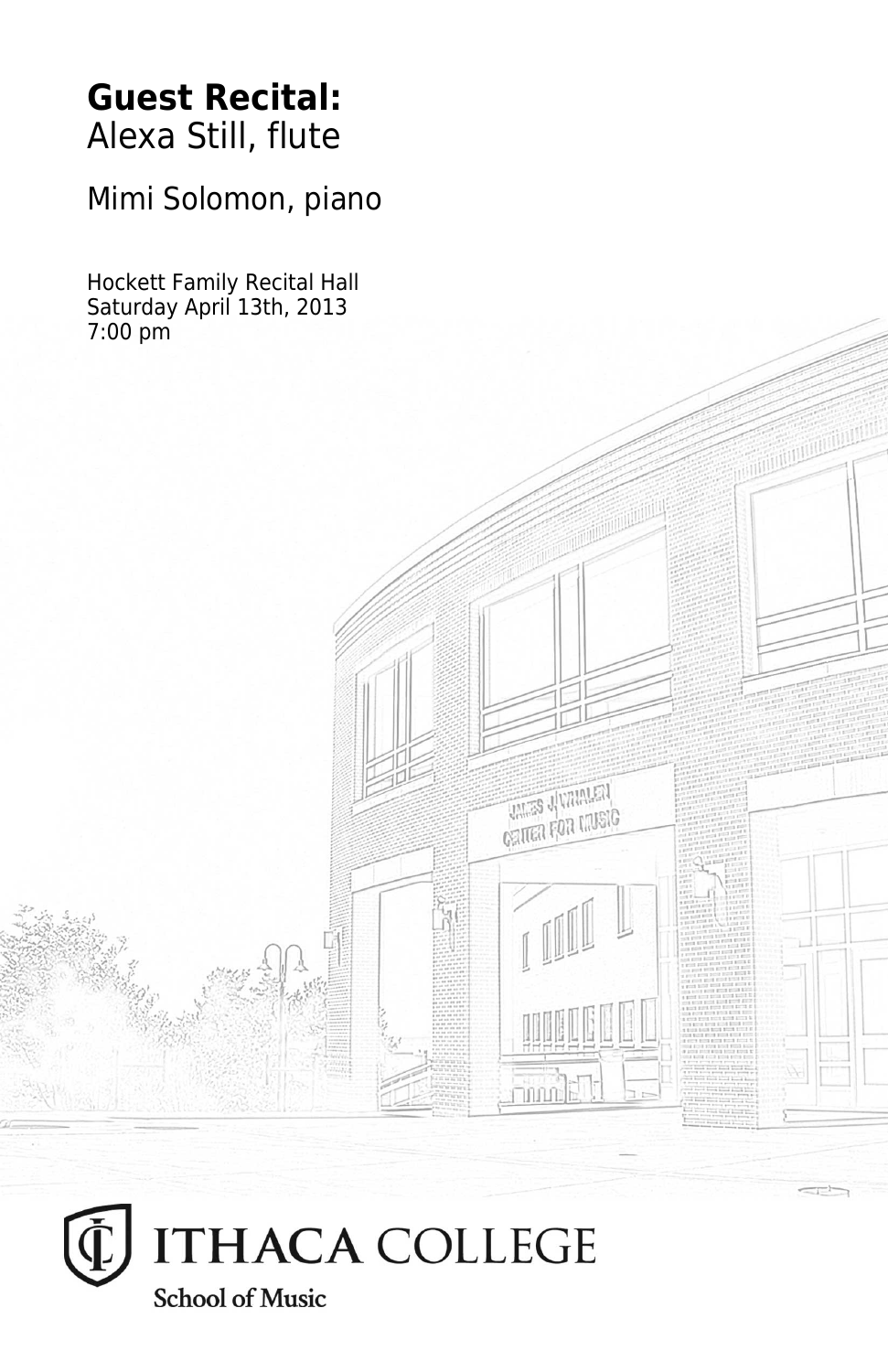# **Program**

Piobaireachd (2005) John Purser

Vivave Adagio Allegro

Fish Are Jumping (1999)

Te Tangi A Te Matui (1986) Helen Fisher

Fantasy No 2 in a minor<br>
Grave (1681-1767)  $(1681-1767)$ 

Robert Dick

Le Merle Noir Oliver Messiaen (1908-1992)

## **Intermission**

Flower Duet from Lakme Leo Delibes, arr. Margaret Baxtresser

Wendy Herbener Mehne, flute

Sonata for flute and piano, Op 94 Sergei Prokofiev<br>Andantino (1891-1953) (Scherzo) Allegretto Scherzando Andante Allegro con brio

 $(1891 - 1953)$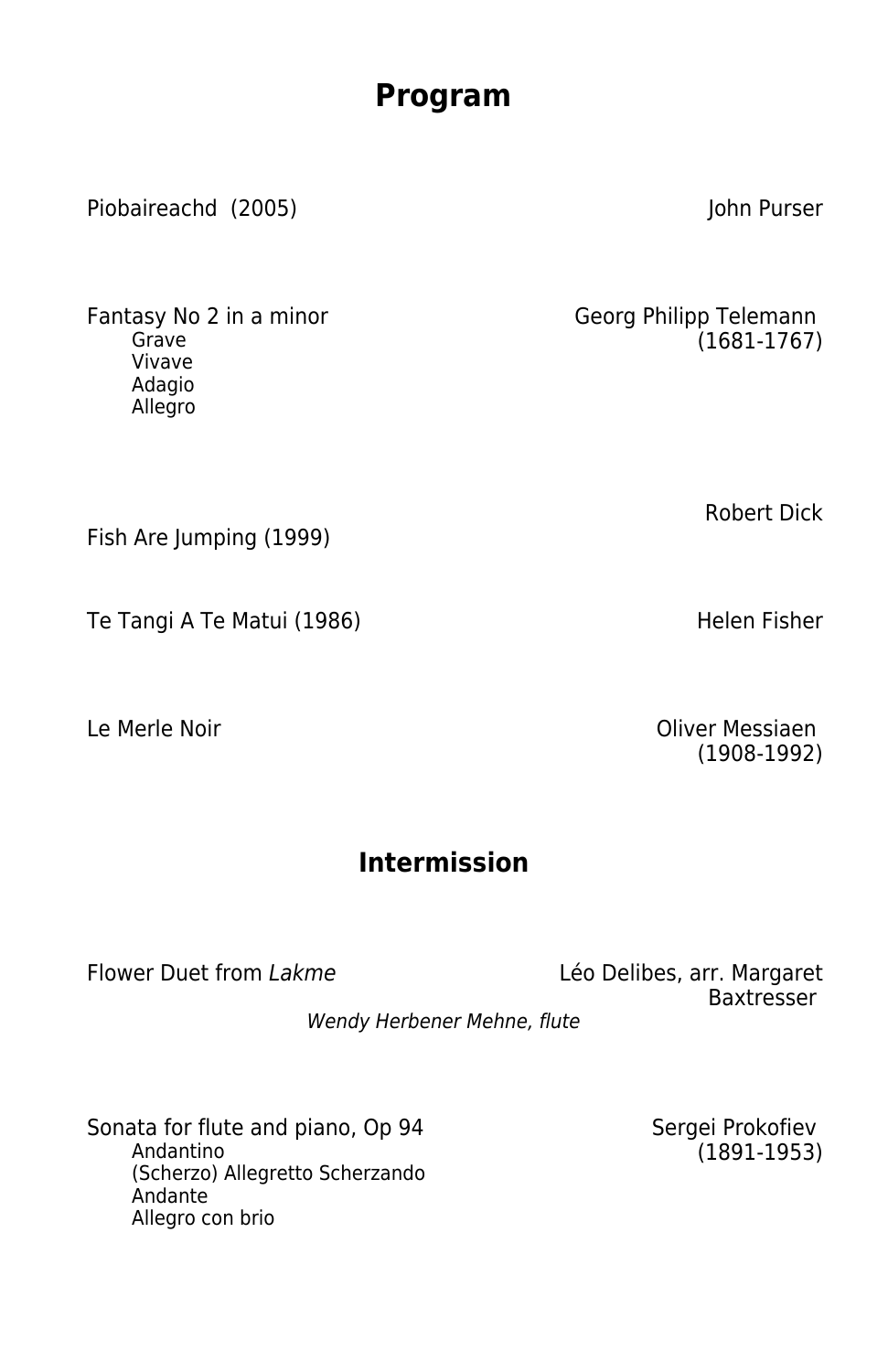### **Biographies**

**Alexa Still** is known internationally for her many recordings on the Koch International Classics label. She has been described as: "impeccable in technique and taste, seductive in phrasing" (Stephensen Classical C D Guide). "Still plays... so convincingly I cannot separate her from the music" (American Record Guide), "whatever she plays sounds musical in every turn of the phrase" (Gramophone), "a stunning showcase for the astonishing Alexa Still" (Fanfare).

A New Zealander, Alexa's graduate study was in New York (SUNY Stony Brook) where she also won competitions including the New York Flute Club Young Artist Competition, and, East and West Artists Competition. Alexa then won principal flute of the New Zealand Symphony Orchestra at the age of 23. While home, she received a Churchill Fellowship and a Fulbright award. In 1998, she left the NZSO to become Associate Professor of Flute at University of Colorado at Boulder. She then moved to Sydney in 2006, where she became Professor of Flute and Director of Performance research at the Sydney Conservatorium of Music. She began in her new position at Oberlin Conservatory, USA, in 2011.

Alexa maintains a busy concert schedule, having presented recitals, concertos and master classes in England, Germany, Slovenia, Turkey, Mexico, Venezuela, Brazil, Canada, Korea, China, Australia, New Zealand, and of course across the United States. Her 13th solo compact disc (concertos including the Pied Piper Fantasy) was released in September 2004 to unanimous acclaim: "Anyone who doubts Still's dumbfounding technical ability or complete tonal control should hear these… You just won't hear better-sustained flute playing on disc than this" Fanfare Magazine. Alexa's 14th CD was released in January 2008 (music for flute and piano with New York-based English pianist Stephen Gosling) "Both performers are constantly praised for their technical prowess and amazing ability to make the most challenging works sound effortless and easy. Reviewers far and wide agree that Alexa Still doesn't make anything sound tough. She gracefully sprints and hurdles through menacing challenges without seeming to break a sweat. Added to this technical superiority comes an equally superior sensitive musical side. This disc isn't just flautistic fireworks." Sequenza21.